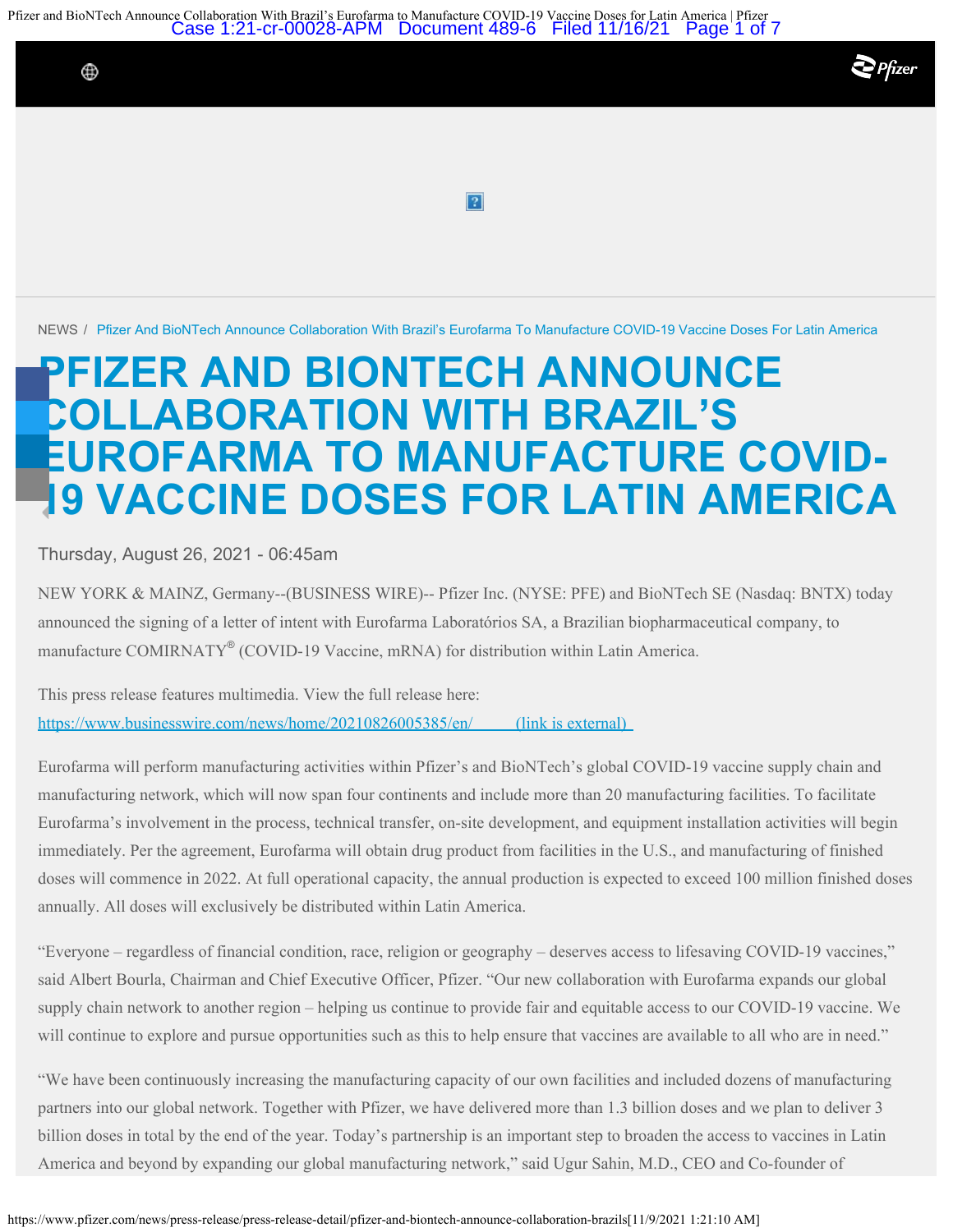#### Pfizer and BioNTech Announce Collaboration With Brazil's Eurofarma to Manufacture COVID-19 Vaccine Doses for Latin America | Pfizer Case 1:21-cr-00028-APM Document 489-6 Filed 11/16/21 Page 2 of 7

BioNTech. "We will continue to enable people worldwide to manufacture and distribute our vaccine while ensuring the quality of the manufacturing process and the doses."

"At such a difficult time as this one, being able to share this news fills us with pride and hope. Eurofarma is about to turn 50 years old and signing this collaboration in the production of the COVID-19 vaccine represents another milestone in our trajectory. We are making available our best resources in terms of industrial capacity, technology and quality to this project, so that we can meet the contract with excellence and contribute to supplying the Latin American market," said Maurízio Billi, President, Eurofarma.

Pfizer and BioNTech select contract manufacturers using a rigorous process based on several factors: quality, compliance, safety track record, technical capability, capacity availability, highly trained workforce, project management abilities, prior working relationship, and commitment to working with flexibility through a fast-paced program.

To date, Pfizer and BioNTech have shipped more than 1.3 billion COVID-19 vaccine doses to more than 120 countries and territories in every region of the world. The companies are firmly committed to working towards equitable and affordable access for COVID-19 vaccines for all people around the world, actively working with global governments and global health partners with the aim to provide 2 billion doses to low and middle income countries in 2021 and 2022 – 1 billion each year. This includes direct supply agreements with individual country governments; an agreement to supply 500 million doses to the U.S. Government at a not-for-profit price, which the government will, in turn, donate to the African Union and the COVAX 92 Advanced Market Commitment (AMC) countries; and a direct supply agreement with COVAX for 40 million doses in 2021.

COMIRNATY, which is based on BioNTech's proprietary mRNA technology, was developed by both BioNTech and Pfizer. BioNTech is the Marketing Authorization Holder in the United States, the European Union and the United Kingdom, and the holder of emergency use authorizations or equivalents in the United States (jointly with Pfizer), Canada and other countries. Submissions to pursue regulatory approvals in those countries where emergency use authorizations or equivalent were initially granted are planned.

### **U.S. Indication & Authorized Use**

COMIRNATY® (COVID-19 Vaccine, mRNA) is an FDA-approved COVID-19 vaccine made by Pfizer for BioNTech.

- It is approved as a 2-dose series for prevention of COVID-19 in individuals 16 years of age and older
- It is also authorized under Emergency Use Authorization (EUA) to be administered for emergency use to:
	- prevent COVID-19 in individuals 12 through 15 years, and
	- provide a third dose to individuals 12 years of age and older who have been determined to have certain kinds of immunocompromise

The Pfizer-BioNTech COVID-19 Vaccine has received EUA from FDA to:

- prevent COVID-19 in individuals 12 years of age and older, and
- provide a third dose to individuals 12 years of age and older who have been determined to have certain kinds of immunocompromise

The FDA-approved COMIRNATY® (COVID-19 Vaccine, mRNA) and the EUA-authorized Pfizer-BioNTech COVID-19 Vaccine have the same formulation and can be used interchangeably to provide the COVID-19 vaccination series. An individual may be offered either COMIRNATY® (COVID-19 Vaccine, mRNA) or the Pfizer-BioNTech COVID-19 Vaccine to prevent coronavirus disease 2019 (COVID-19) caused by SARS-CoV-2.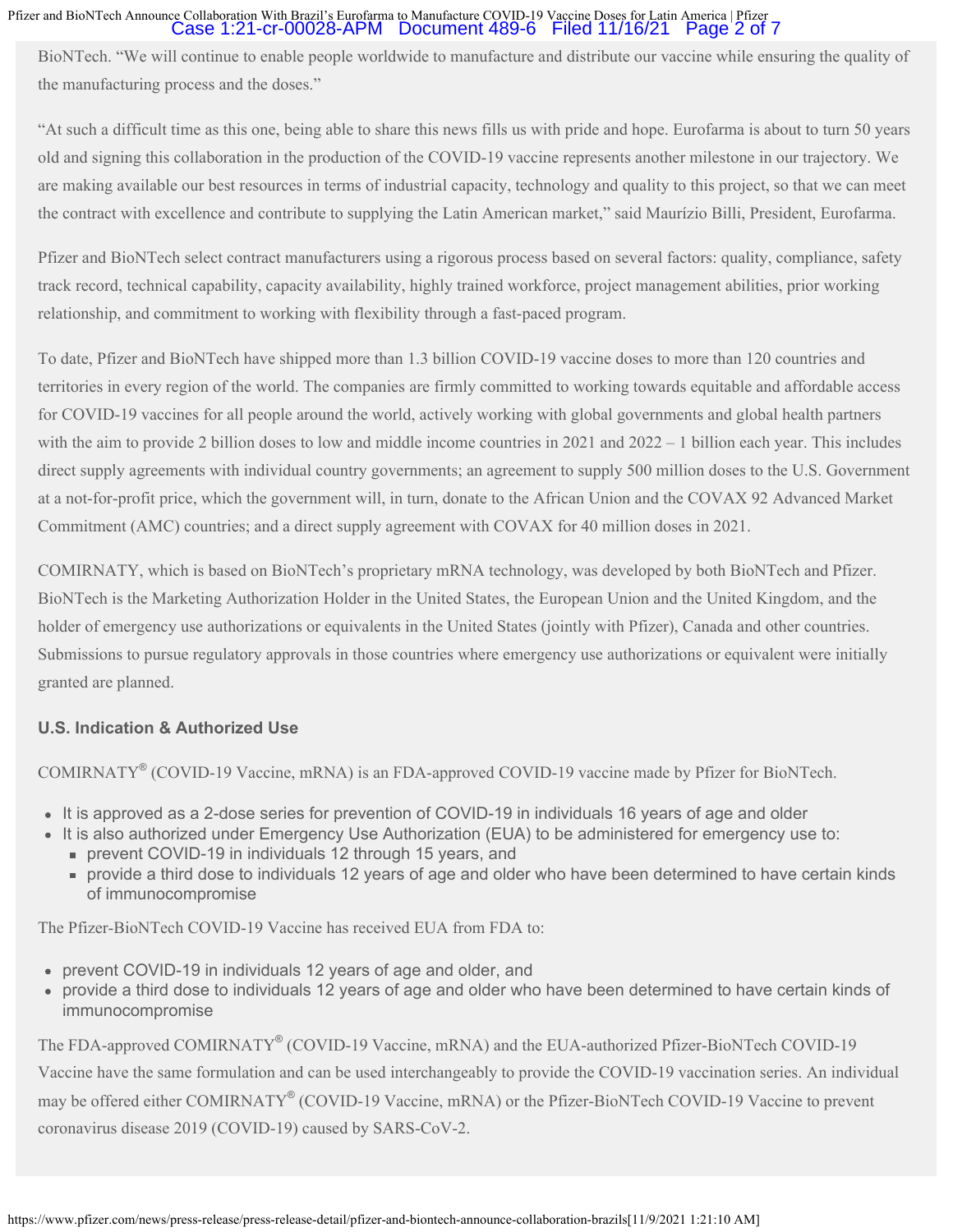#### Pfizer and BioNTech Announce Collaboration With Brazil's Eurofarma to Manufacture COVID-19 Vaccine Doses for Latin America | Pfizer Case 1:21-cr-00028-APM Document 489-6 Filed 11/16/21 Page 3 of 7

#### **EUA Statement**

This emergency use of the product has not been approved or licensed by FDA, but has been authorized by FDA under an Emergency Use Authorization (EUA) to prevent Coronavirus Disease 2019 (COVID-19) for use in individuals 12 years of age and older; and the emergency use of this product is only authorized for the duration of the declaration that circumstances exist justifying the authorization of emergency use of the medical product under Section 564(b)(1) of the FD&C Act unless the declaration is terminated or authorization revoked sooner.

#### **Important Safety Information**

Individuals should **not** get the Pfizer-BioNTech COVID-19 Vaccine if they:

- had a severe allergic reaction after a previous dose of this vaccine
- had a severe allergic reaction to any ingredient of this vaccine  $\bullet$

Individuals should tell the vaccination provider about all of their medical conditions, including if they:

- have any allergies
- have had myocarditis (inflammation of the heart muscle) or pericarditis (inflammation of the lining outside the heart)
- have a fever
- have a bleeding disorder or are on a blood thinner
- are immunocompromised or are on a medicine that affects the immune system
- are pregnant, plan to become pregnant, or are breastfeeding
- have received another COVID-19 vaccine
- have ever fainted in association with an injection

The vaccine may not protect everyone.

Side effects reported with the vaccine include:

- There is a remote chance that the vaccine could cause a severe allergic reaction
	- A severe allergic reaction would usually occur within a few minutes to one hour after getting a dose of the vaccine. For this reason, vaccination providers may ask individuals to stay at the place where they received the vaccine for monitoring after vaccination
	- Signs of a severe allergic reaction can include difficulty breathing, swelling of the face and throat, a fast heartbeat, a bad rash all over the body, dizziness, and weakness
	- If an individual experiences a severe allergic reaction, they should call 9-1-1 or go to the nearest hospital
- Myocarditis (inflammation of the heart muscle) and pericarditis (inflammation of the lining outside the heart) have occurred in some people who have received the vaccine. In most of these people, symptoms began within a few days following receipt of the second dose of the vaccine. The chance of having this occur is very low. Individuals should seek medical attention right away if they have any of the following symptoms after receiving the vaccine:
	- o chest pain
	- shortness of breath
	- feelings of having a fast-beating, fluttering, or pounding heart
- Side effects that have been reported with the vaccine include:
	- o severe allergic reactions; non-severe allergic reactions such as rash, itching, hives, or swelling of the face; myocarditis (inflammation of the heart muscle); pericarditis (inflammation of the lining outside the heart); injection site pain; tiredness; headache; muscle pain; chills; joint pain; fever; injection site swelling; injection site redness; nausea; feeling unwell; swollen lymph nodes (lymphadenopathy); diarrhea; vomiting; arm pain
- These may not be all the possible side effects of the vaccine. Serious and unexpected side effects may occur. The vaccine is still being studied in clinical trials. Call the vaccination provider or healthcare provider about bothersome side effects or side effects that do not go away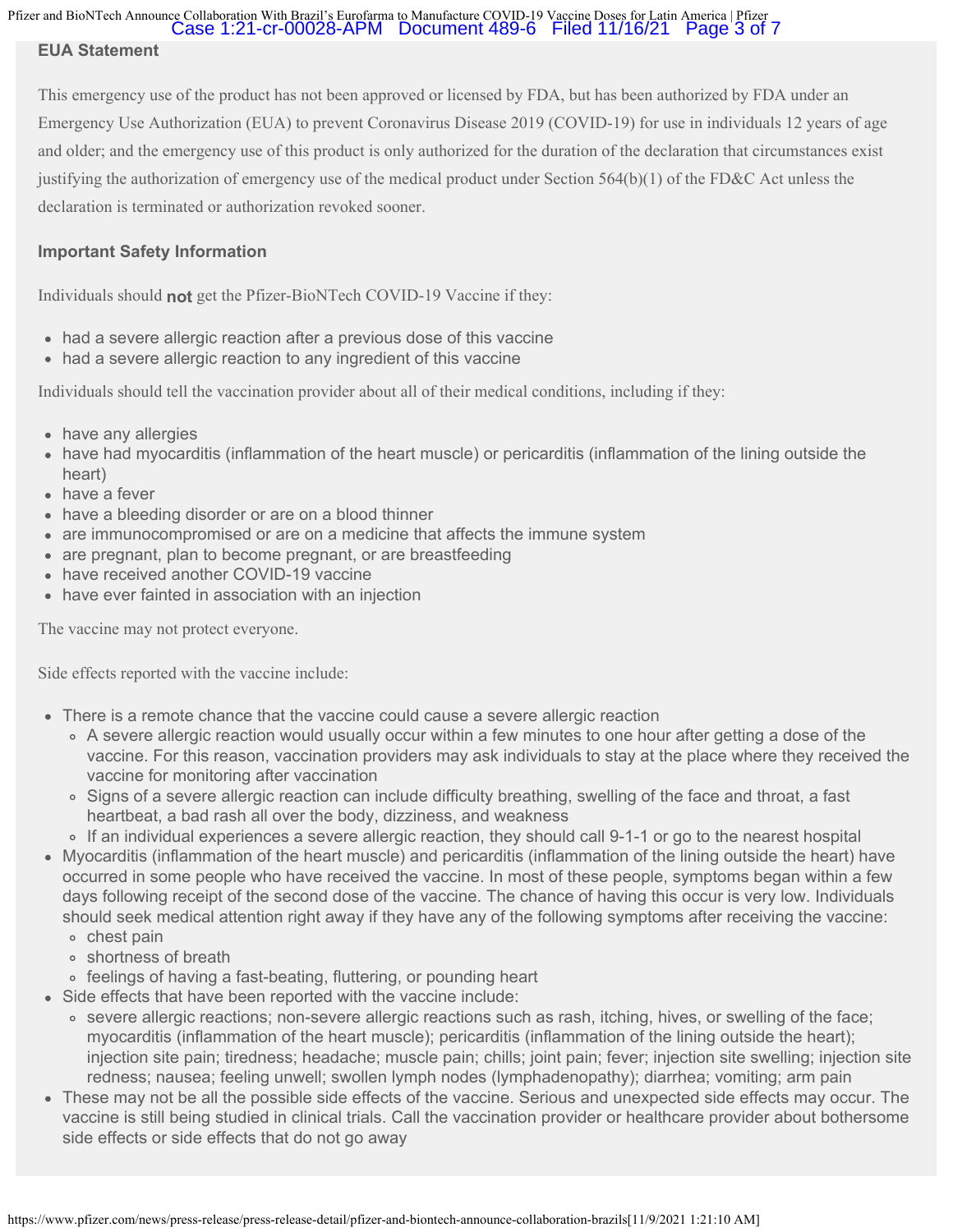### Pfizer and BioNTech Announce Collaboration With Brazil's Eurofarma to Manufacture COVID-19 Vaccine Doses for Latin America | Pfizer Case 1:21-cr-00028-APM Document 489-6 Filed 11/16/21 Page 4 of 7

There is no information on the use of the vaccine with other vaccines.

Patients should always ask their healthcare providers for medical advice about adverse events. Individuals are encouraged to report negative side effects of vaccines to the US Food and Drug Administration (FDA) and the Centers for Disease Control and Prevention (CDC). Visit [http://www.vaers.hhs.gov](https://cts.businesswire.com/ct/CT?id=smartlink&url=http%3A%2F%2Fwww.vaers.hhs.gov&esheet=52482176&newsitemid=20210826005385&lan=en-US&anchor=http%3A%2F%2Fwww.vaers.hhs.gov&index=1&md5=f50da0c104c5c563de7d1c78c56abc9b) [\(link is external\)](https://cts.businesswire.com/ct/CT?id=smartlink&url=http%3A%2F%2Fwww.vaers.hhs.gov&esheet=52482176&newsitemid=20210826005385&lan=en-US&anchor=http%3A%2F%2Fwww.vaers.hhs.gov&index=1&md5=f50da0c104c5c563de7d1c78c56abc9b) or call 1-800-822-7967. In addition, side effects can be reported to Pfizer Inc. at [www.pfizersafetyreporting.com\(link is external\)](https://cts.businesswire.com/ct/CT?id=smartlink&url=http%3A%2F%2Fwww.pfizersafetyreporting.com&esheet=52482176&newsitemid=20210826005385&lan=en-US&anchor=www.pfizersafetyreporting.com&index=2&md5=ee902b40e4b1f5254f114bbaff1b70d2) or by calling 1-800-438-1985.

Please [click here](https://cts.businesswire.com/ct/CT?id=smartlink&url=http%3A%2F%2Flabeling.pfizer.com%2FShowLabeling.aspx%3Fid%3D14471%26format%3Dpdf&esheet=52482176&newsitemid=20210826005385&lan=en-US&anchor=click+here&index=4&md5=6d51ee4cec85bb061026462a981f6c5e) for full Prescribing Information (16+ years of age). Please click here for Fact Sheet for Vaccination Providers  $(12 + \text{years of age}).$ 

#### **About Pfizer: Breakthroughs That Change Patients' Lives**

At Pfizer, we apply science and our global resources to bring therapies to people that extend and significantly improve their lives. We strive to set the standard for quality, safety and value in the discovery, development and manufacture of health care products, including innovative medicines and vaccines. Every day, Pfizer colleagues work across developed and emerging markets to advance wellness, prevention, treatments and cures that challenge the most feared diseases of our time. Consistent with our responsibility as one of the world's premier innovative biopharmaceutical companies, we collaborate with health care providers, governments and local communities to support and expand access to reliable, affordable health care around the world. For more than 170 years, we have worked to make a difference for all who rely on us. We routinely post information that may be important to investors on our website at [www.Pfizer.com](https://cts.businesswire.com/ct/CT?id=smartlink&url=http%3A%2F%2Fwww.pfizer.com%2F&esheet=52482176&newsitemid=20210826005385&lan=en-US&anchor=www.Pfizer.com&index=5&md5=e59638b12b5d695e1403e4b88ada48ce). In addition, to learn more, please visit us on [www.Pfizer.com](https://cts.businesswire.com/ct/CT?id=smartlink&url=http%3A%2F%2Fwww.pfizer.com%2F&esheet=52482176&newsitemid=20210826005385&lan=en-US&anchor=www.Pfizer.com&index=6&md5=97b6fe6cfc9a73650afddbd1c879ec07) and follow us on Twitter at [@Pfizer](https://cts.businesswire.com/ct/CT?id=smartlink&url=https%3A%2F%2Ftwitter.com%2Fpfizer&esheet=52482176&newsitemid=20210826005385&lan=en-US&anchor=%40Pfizer&index=7&md5=c5a872fd46280bcf590fd38f7424ab04) [\(link is external\)](https://cts.businesswire.com/ct/CT?id=smartlink&url=https%3A%2F%2Ftwitter.com%2Fpfizer&esheet=52482176&newsitemid=20210826005385&lan=en-US&anchor=%40Pfizer&index=7&md5=c5a872fd46280bcf590fd38f7424ab04) and [@Pfizer News\(link is external\)](https://cts.businesswire.com/ct/CT?id=smartlink&url=https%3A%2F%2Ftwitter.com%2Fpfizer_news&esheet=52482176&newsitemid=20210826005385&lan=en-US&anchor=%40Pfizer+News&index=8&md5=c793c92fa93cde99764578ae99298203), [LinkedIn\(link is external\)](https://cts.businesswire.com/ct/CT?id=smartlink&url=https%3A%2F%2Fwww.linkedin.com%2Fcompany%2Fpfizer&esheet=52482176&newsitemid=20210826005385&lan=en-US&anchor=LinkedIn&index=9&md5=95c92f9799578052fde3945e73634e89), [YouTube](https://cts.businesswire.com/ct/CT?id=smartlink&url=https%3A%2F%2Fwww.youtube.com%2Fpfizer&esheet=52482176&newsitemid=20210826005385&lan=en-US&anchor=YouTube&index=10&md5=8b8443753815d9eea83e30a0d2c27cb1) and like us on Facebook at [Facebook.com/Pfizer\(link is external\)](https://cts.businesswire.com/ct/CT?id=smartlink&url=https%3A%2F%2Fwww.facebook.com%2FPfizer%2F&esheet=52482176&newsitemid=20210826005385&lan=en-US&anchor=Facebook.com%2FPfizer&index=11&md5=26889cd7878a321d1d6473b778a1d25b).

#### **Pfizer Disclosure Notice**

The information contained in this release is as of August 26, 2021. Pfizer assumes no obligation to update forward-looking statements contained in this release as the result of new information or future events or developments.

This release contains forward-looking information about Pfizer's efforts to combat COVID-19, the collaboration between BioNTech and Pfizer to develop a COVID-19 vaccine, the collaboration between BioNTech, Pfizer and Eurofarma to manufacture and distribute COVID-19 vaccine doses within Latin America, the BNT162 mRNA vaccine program and COMIRNATY (COVID-19 Vaccine, mRNA) (BNT162b2) (including qualitative assessments of available data, potential benefits, expectations for clinical trials, supply agreements and the timing of delivery of doses thereunder, efforts to help ensure global equitable access to the vaccine, the anticipated timing of regulatory submissions, regulatory approvals or authorizations and anticipated manufacturing, distribution and supply) involving substantial risks and uncertainties that could cause actual results to differ materially from those expressed or implied by such statements. Risks and uncertainties include, among other things, the uncertainties inherent in research and development, including the ability to meet anticipated clinical endpoints, commencement and/or completion dates for clinical trials, regulatory submission dates, regulatory approval dates and/or launch dates, as well as risks associated with preclinical and clinical data (including the Phase 3 data), including the possibility of unfavorable new preclinical, clinical or safety data and further analyses of existing preclinical, clinical or safety data; whether and when our Phase 3 clinical trial will demonstrate protection from infection or disease following a booster (third) dose, which is the subject of ongoing study; the ability to produce comparable clinical or other results, including the rate of vaccine effectiveness and safety and tolerability profile observed to date, in additional analyses of the Phase 3 trial and additional studies or in larger,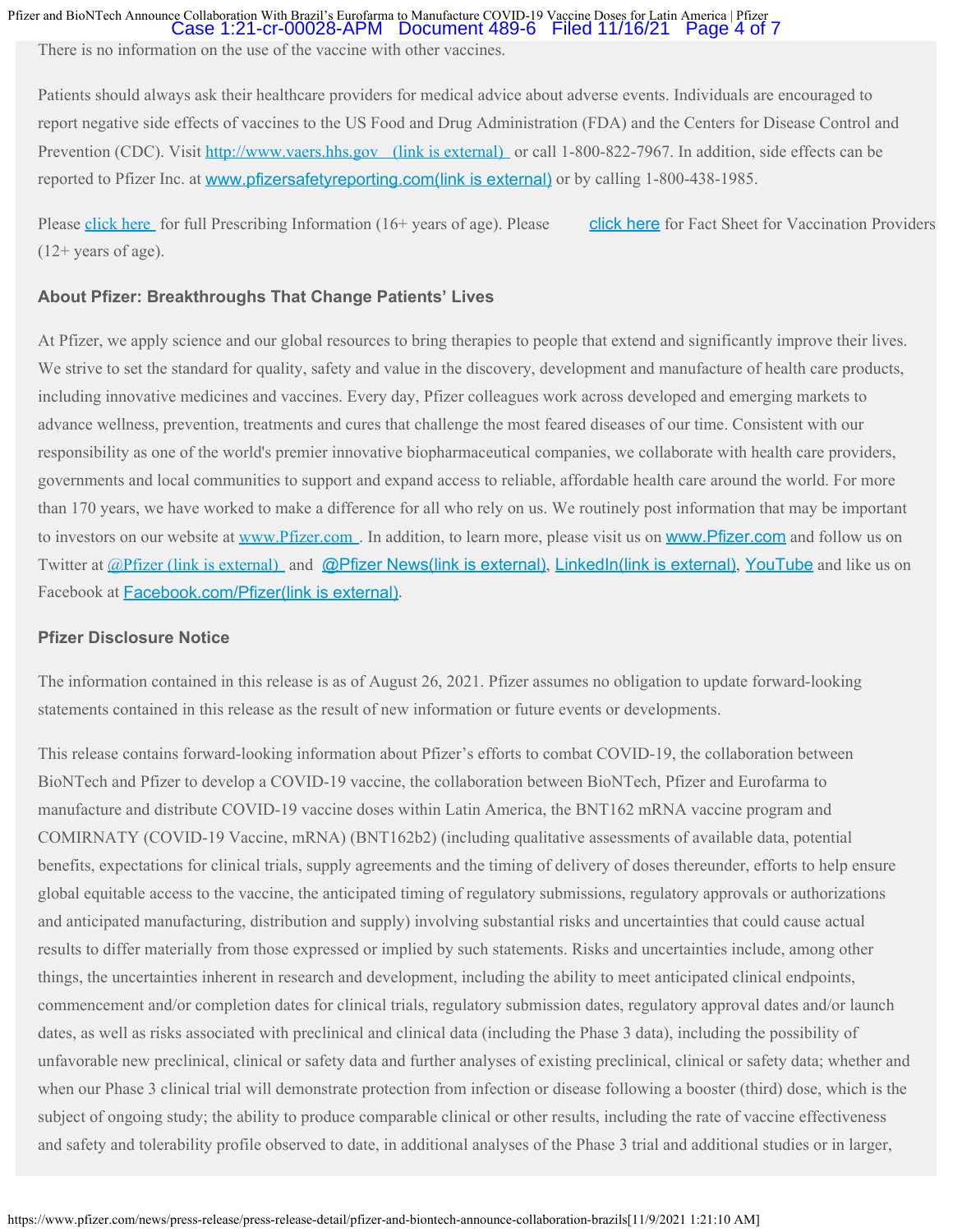### Pfizer and BioNTech Announce Collaboration With Brazil's Eurofarma to Manufacture COVID-19 Vaccine Doses for Latin America | Pfizer Case 1:21-cr-00028-APM Document 489-6 Filed 11/16/21 Page 5 of 7

more diverse populations following commercialization; the ability of BNT162b2 to prevent COVID-19 caused by emerging virus variants; the risk that more widespread use of the vaccine will lead to new information about efficacy, safety, or other developments, including the risk of additional adverse reactions, some of which may be serious; the risk that preclinical and clinical trial data are subject to differing interpretations and assessments, including during the peer review/publication process, in the scientific community generally, and by regulatory authorities; whether and when additional data from the BNT162 mRNA vaccine program will be published in scientific journal publications and, if so, when and with what modifications and interpretations; whether regulatory authorities will be satisfied with the design of and results from these and any future preclinical and clinical studies; whether and when the submission of the supplemental Biologics License Application (sBLA) for a potential booster (third) dose in the U.S. will be completed and accepted for review, whether and when applications for a potential booster (third) dose will be filed in any other jurisdictions and whether and when other biologics license and/or emergency use authorization applications or amendments to any such applications may be filed in particular jurisdictions for BNT162b2 or any other potential vaccines that may arise from the BNT162 program, and if obtained, whether or when such emergency use authorization or licenses will expire or terminate; whether and when any applications that may be pending or filed for BNT162b2 (including the sBLA or any requested amendments to the emergency use or conditional marketing authorizations) or other vaccines that may result from the BNT162 program may be approved by particular regulatory authorities, which will depend on myriad factors, including making a determination as to whether the vaccine's benefits outweigh its known risks and determination of the vaccine's efficacy and, if approved, whether it will be commercially successful; decisions by regulatory authorities impacting labeling or marketing, manufacturing processes, safety and/or other matters that could affect the availability or commercial potential of a vaccine, including development of products or therapies by other companies; disruptions in the relationships between us and our collaboration partners, clinical trial sites or third-party suppliers; the risk that demand for any products may be reduced or no longer exist; risks related to the availability of raw materials to manufacture a vaccine; challenges related to our vaccine's ultra-low temperature formulation, two-dose schedule and attendant storage, distribution and administration requirements, including risks related to storage and handling after delivery by Pfizer; the risk that we may not be able to successfully develop other vaccine formulations, booster doses or new variant-specific vaccines; the risk that we may not be able to create or scale up manufacturing capacity on a timely basis or maintain access to logistics or supply channels commensurate with global demand for our vaccine, which would negatively impact our ability to supply the estimated numbers of doses of our vaccine within the projected time periods as previously indicated; whether and when additional supply agreements will be reached; uncertainties regarding the ability to obtain recommendations from vaccine advisory or technical committees and other public health authorities and uncertainties regarding the commercial impact of any such recommendations; challenges related to public vaccine confidence or awareness; uncertainties regarding the impact of COVID-19 on Pfizer's business, operations and financial results; and competitive developments.

A further description of risks and uncertainties can be found in Pfizer's Annual Report on Form 10-K for the fiscal year ended December 31, 2020 and in its subsequent reports on Form 10-Q, including in the sections thereof captioned "Risk Factors" and "Forward-Looking Information and Factors That May Affect Future Results", as well as in its subsequent reports on Form 8-K, all of which are filed with the U.S. Securities and Exchange Commission and available at [www.sec.gov \(link is external\)](https://cts.businesswire.com/ct/CT?id=smartlink&url=https%3A%2F%2Fwww.globenewswire.com%2FTracker%3Fdata%3DRnYjuX1qNnk63wnFRI2njqkWCUtSvj6x_99MqPLwYIXuudw4effilg2LyEquwqm-7QGJ6tM6dhKt8Yb6iY-5gw%3D%3D&esheet=52482176&newsitemid=20210826005385&lan=en-US&anchor=www.sec.gov&index=12&md5=205fbfe66569b559b39cbde14794c171) and [www.pfizer.com](https://cts.businesswire.com/ct/CT?id=smartlink&url=https%3A%2F%2Fwww.globenewswire.com%2FTracker%3Fdata%3DRnYjuX1qNnk63wnFRI2njhMtuWVC6S5kOg8JnuFHwPyIzH1O7AiSzrr-wECJd2hrMZ7668ALHee8mVEXVNXWFA%3D%3D&esheet=52482176&newsitemid=20210826005385&lan=en-US&anchor=www.pfizer.com&index=13&md5=387256de3eda8577eca4114887a91ae2) .

#### **About BioNTech**

Biopharmaceutical New Technologies is a next generation immunotherapy company pioneering novel therapies for cancer and other serious diseases. The Company exploits a wide array of computational discovery and therapeutic drug platforms for the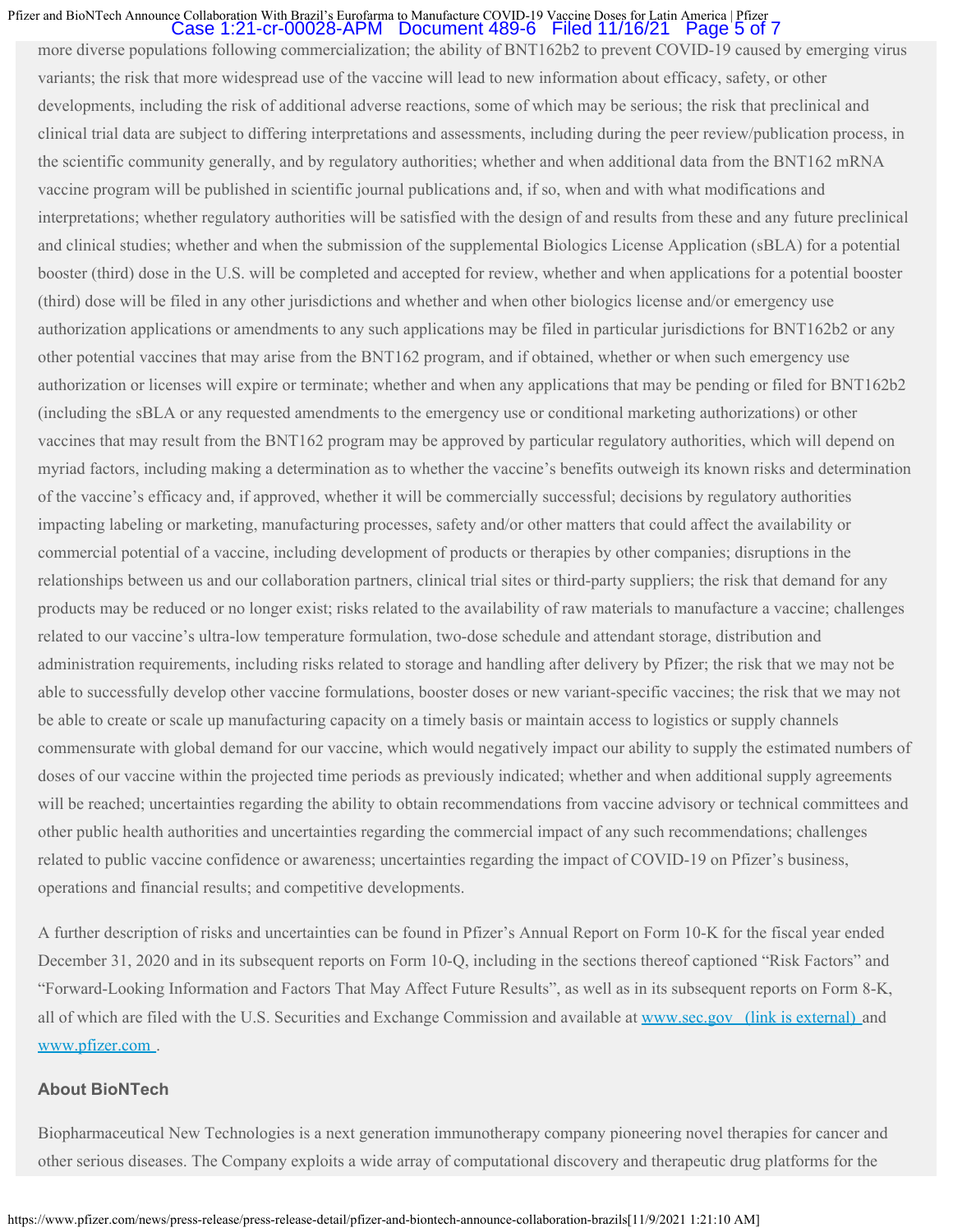## Pfizer and BioNTech Announce Collaboration With Brazil's Eurofarma to Manufacture COVID-19 Vaccine Doses for Latin America | Pfizer Case 1:21-cr-00028-APM Document 489-6 Filed 11/16/21 Page 6 of 7

rapid development of novel biopharmaceuticals. Its broad portfolio of oncology product candidates includes individualized and off-the-shelf mRNA-based therapies, innovative chimeric antigen receptor T cells, bi-specific checkpoint immuno-modulators, targeted cancer antibodies and small molecules. Based on its deep expertise in mRNA vaccine development and in-house manufacturing capabilities, BioNTech and its collaborators are developing multiple mRNA vaccine candidates for a range of infectious diseases alongside its diverse oncology pipeline. BioNTech has established a broad set of relationships with multiple global pharmaceutical collaborators, including Genmab, Sanofi, Bayer Animal Health, Genentech, a member of the Roche Group, Regeneron, Genevant, Fosun Pharma, and Pfizer. For more information, please visit [www.BioNTech.de](https://cts.businesswire.com/ct/CT?id=smartlink&url=http%3A%2F%2Fwww.BioNTech.de&esheet=52482176&newsitemid=20210826005385&lan=en-US&anchor=www.BioNTech.de&index=14&md5=6f7e31ddc752a306a45a86b0b8a60f82) [\(link is external\)](https://cts.businesswire.com/ct/CT?id=smartlink&url=http%3A%2F%2Fwww.BioNTech.de&esheet=52482176&newsitemid=20210826005385&lan=en-US&anchor=www.BioNTech.de&index=14&md5=6f7e31ddc752a306a45a86b0b8a60f82).

#### **BioNTech Forward-looking Statements**

This press release contains "forward-looking statements" of BioNTech within the meaning of the Private Securities Litigation Reform Act of 1995. These forward-looking statements may include, but may not be limited to, statements concerning: BioNTech's efforts to combat COVID-19; the collaboration between BioNTech, Pfizer and Eurofarma to manufacture and distribute COVID-19 vaccine doses within Latin America; the collaboration between BioNTech and Pfizer including the program to develop a COVID-19 vaccine and COMIRNATY (COVID-19 Vaccine, mRNA) (BNT162b2) (including the approval of the BLA for BNT162b2 to prevent COVID-19 in individuals 16 years of age and older in the U.S., a definite submission of a supplemental BLA for a potential booster dose of BNT162b2 in individuals 16 years of age and older and/or a potential booster dose of a variation of BNT162b2 having a modified mRNA sequence, a BLA to support potential full FDA approval of BNT162b2 in individuals 12 through 15 years, qualitative assessments of available data, potential benefits, expectations for clinical trials, the anticipated timing of regulatory submissions, regulatory approvals or authorizations and anticipated manufacturing, distribution and supply); our expectations regarding the potential characteristics of BNT162b2 in our clinical trials and/or in commercial use based on data observations to date; the ability of BNT162b2 to prevent COVID-19 caused by emerging virus variants; the expected time point for additional readouts on efficacy data of BNT162b2 in our clinical trials; the nature of the clinical data, which is subject to ongoing peer review, regulatory review and market interpretation; the timing for submission of data for, or receipt of, any marketing approval or Emergency Use Authorization; our contemplated shipping and storage plan, including our estimated product shelf life at various temperatures; and the ability of BioNTech to supply the quantities of BNT162 to support clinical development and market demand, including our production estimates for 2021. Any forward-looking statements in this press release are based on BioNTech current expectations and beliefs of future events, and are subject to a number of risks and uncertainties that could cause actual results to differ materially and adversely from those set forth in or implied by such forward-looking statements. These risks and uncertainties include, but are not limited to: the ability to meet the pre-defined endpoints in clinical trials; competition to create a vaccine for COVID-19; the ability to produce comparable clinical or other results, including our stated rate of vaccine effectiveness and safety and tolerability profile observed to date, in the remainder of the trial or in larger, more diverse populations upon commercialization; the ability to effectively scale our productions capabilities; and other potential difficulties.

For a discussion of these and other risks and uncertainties, see BioNTech's Annual Report as Form 20-F for the Year Ended December 31, 2020, filed with the SEC on March 30, 2021, which is available on the SEC's website at [www.sec.gov](https://cts.businesswire.com/ct/CT?id=smartlink&url=http%3A%2F%2Fwww.sec.gov&esheet=52482176&newsitemid=20210826005385&lan=en-US&anchor=www.sec.gov&index=15&md5=02539f973e5c2ea2fed171648f2e11c0) [\(link is](https://cts.businesswire.com/ct/CT?id=smartlink&url=http%3A%2F%2Fwww.sec.gov&esheet=52482176&newsitemid=20210826005385&lan=en-US&anchor=www.sec.gov&index=15&md5=02539f973e5c2ea2fed171648f2e11c0) [external\)](https://cts.businesswire.com/ct/CT?id=smartlink&url=http%3A%2F%2Fwww.sec.gov&esheet=52482176&newsitemid=20210826005385&lan=en-US&anchor=www.sec.gov&index=15&md5=02539f973e5c2ea2fed171648f2e11c0). All information in this press release is as of the date of the release, and BioNTech undertakes no duty to update this information unless required by law.